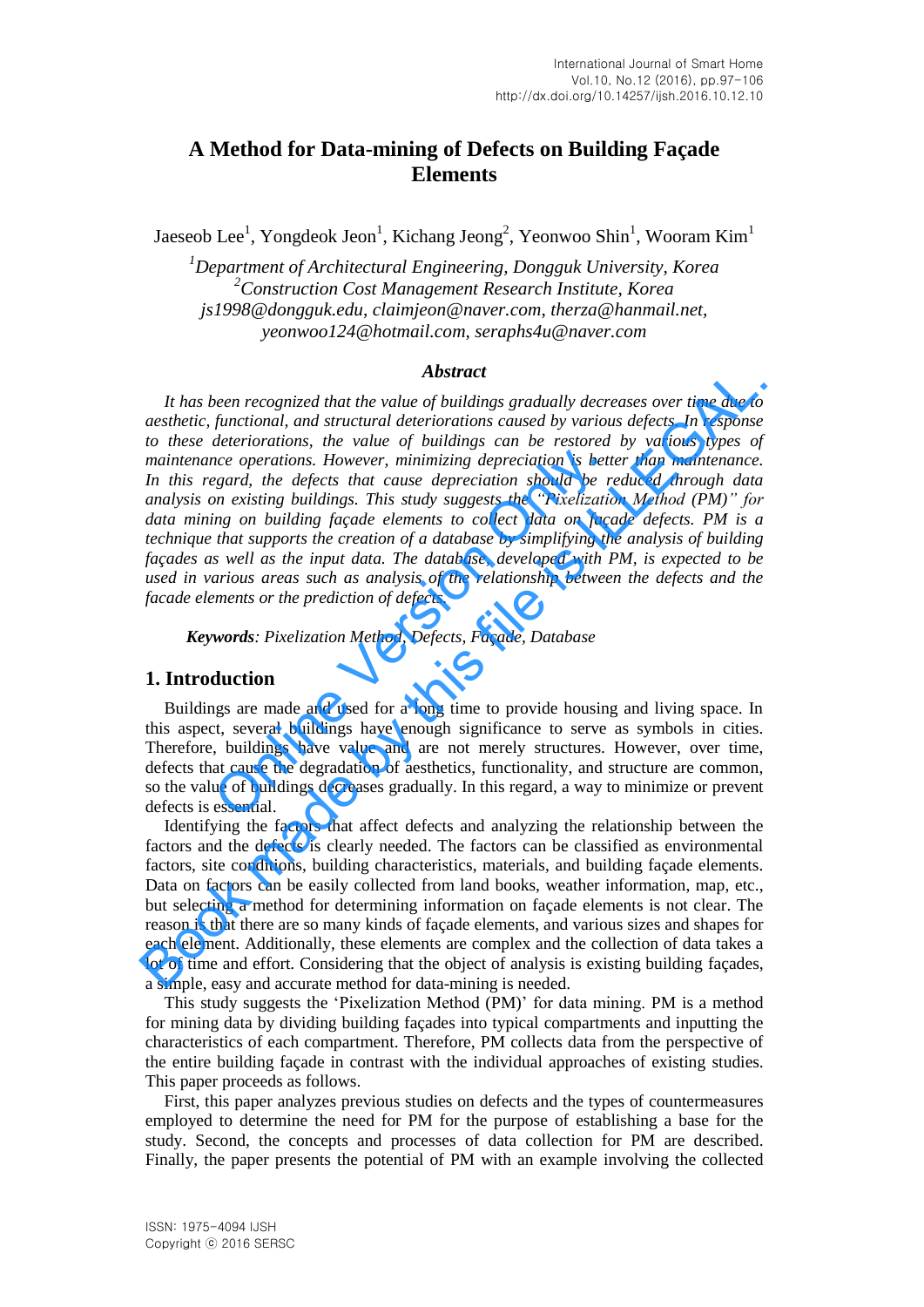data. Typically, previous studies targeted defects in the construction phase, but this paper focuses on defects in the use phase, which actually result in significant depreciation.

# **2. Methodology**

#### **2.1. Defects in Building Exterior Wall**

Defects in the building façade are the main factors that cause depreciation. In this regard, Brimblecombe and Grossi (2005) analyzed building exteriors as well as the color and pollution of stone, while Lourenço, et al. (2006) identified the relationship between defects based on the building shape and the material, indoor temperature and humidity. Hong (2011) suggested the use of a management plan and recognition of the main content for defect prevention during the construction phase. Silva, et al. (2011) predicted the average lifespan of buildings using a life prediction model with stone finishes. Neto and Brito (2012) analyzed the relationship between each factor related to stone defects. Hebert, et al. (2012) examined the causes of defects in and outside buildings. In addition, various depth studies have been conducted on defects. However, analysis of defects limited to the specific conditions is less practical because related factors act in combination to cause or increase the defect. Also, analysis of defects in the use phase alone is not sufficient because of limitations of the study scope. Therefore, a case study and extension of the range of defects is needed for actual occurrence analysis and development of a management plan. (2011) predicted the average lifespan of buildings using a life prediction model with<br>stone finishes. Neto and Brito (2012) analyzed the relationship between each factor<br>related to stone defects. Hebert, et al. (2012) exa

#### **2.2. Influencing Factors of Defect**

|                                    | However, analysis of defects limited to the specific conditions is less practical<br>because related factors act in combination to cause or increase the defect. Also,<br>analysis of defects in the use phase alone is not sufficient because of limitations of<br>the study scope. Therefore, a case study and extension of the range of defects is<br>needed for actual occurrence analysis and development of a management plan. |  |
|------------------------------------|--------------------------------------------------------------------------------------------------------------------------------------------------------------------------------------------------------------------------------------------------------------------------------------------------------------------------------------------------------------------------------------------------------------------------------------|--|
| 2.2. Influencing Factors of Defect |                                                                                                                                                                                                                                                                                                                                                                                                                                      |  |
|                                    | There are several factors that cause defects and these factors interact in a complex<br>manner. The factors are classified in Table 1.<br><b>Table 1. Influential Factors for Defects</b>                                                                                                                                                                                                                                            |  |
| Division                           | Remarks                                                                                                                                                                                                                                                                                                                                                                                                                              |  |
| Year                               | Relation type (Straight, Accelerated, Gentle, Moment)                                                                                                                                                                                                                                                                                                                                                                                |  |
| <b>Site Condition</b>              | Zone, Altitude, Distance from the Coast, Road Width, etc.                                                                                                                                                                                                                                                                                                                                                                            |  |
| Material                           | Type, Shape, Size, Surface, Joint, Color, etc.                                                                                                                                                                                                                                                                                                                                                                                       |  |
| <b>Building</b>                    |                                                                                                                                                                                                                                                                                                                                                                                                                                      |  |
|                                    | Area, Height, Stories, Structure, Roof type, etc.                                                                                                                                                                                                                                                                                                                                                                                    |  |
| Façade Element                     | Aspect, Accessibility, Slope, Peak, Dent, Open, Fixture, etc.                                                                                                                                                                                                                                                                                                                                                                        |  |
|                                    |                                                                                                                                                                                                                                                                                                                                                                                                                                      |  |

**Table 1. Influential Factors for Defects** 

## **2.2. Defect Analysis Method**

Failure Mode and Effect Analysis (FMEA)' is a step-by-step approach for identifying all possible failures in a design, manufacturing or assembly process, as well as in a product or service. When applied to a defect, the key management factor is selected by evaluating the characteristics of the defect over the life-cycle. For this purpose, the quantification of defect data is necessary, but is difficult to perform using traditional methods. Therefore, a new method for creating a database for defects over the life-cycle is needed.

## **2.3. Summary**

Previous studies on defects focused on the analysis of individual characteristics and were limited to the construction phase. Consequently, information on defects in the use phase is insufficient. Defects that occur in the use phase can be managed by FMEA or other methods, but data collection is limited. So, this study proposes the "Pixelization Method (PM)" for data collection about defects in building façades and façade elements.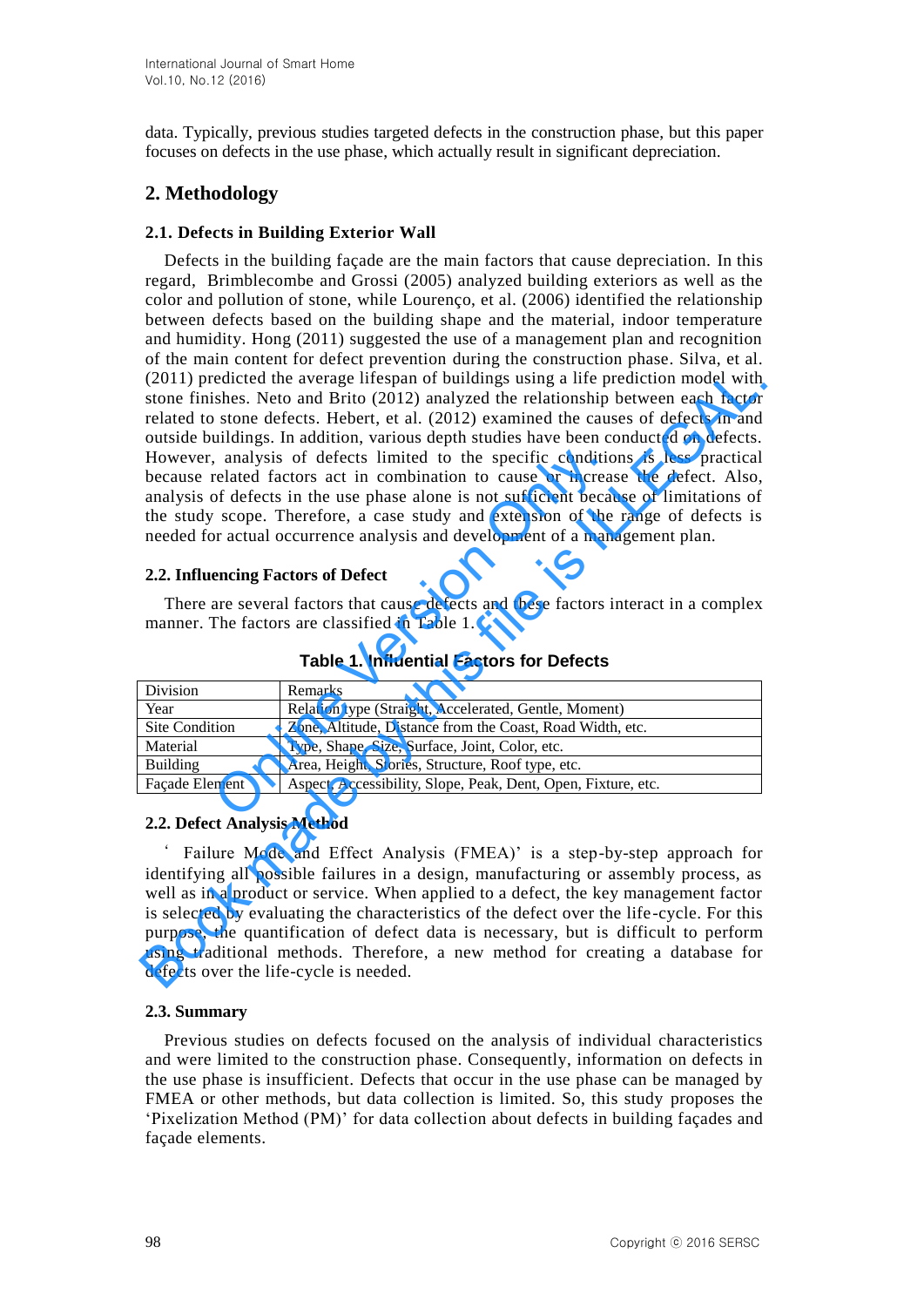## **3. "Pixelization Method" for Mining Exterior Wall Information**

#### **3.1. Definition**

The "Pixelization Method (PM)" is a data collection method that separates the building façade into compartments. In PM, data is inputted based on the characteristics of each compartment. It uses the concept of color analysis employed in the Korea Standard Color Analysis and aims for easy data collection by simplifying the building façade. The concept of PM is as follows (Figure 1.).



**Figure 1. Concept of Pixelization Method** 

Suppose information about the skin, hair, clothing and glasses are obtained from a human face. First, a grid line is drawn above the image of the human face (<ORIGINAL IMAGE> in Figure 1.) and a compartment unit is created. Then, the data is checked based on the presence or absence of each factor in the compartment unit. Finally, the data is combed to create the final database (<CONVERT IMAGE> in Figure 1.). **CLOTHING**<br> **CLOTHING**<br> **CLOTHING**<br> **CLOTHING**<br> **CLOTHING**<br> **CLOTHING**<br> **CLOTHING**<br> **CLOTHING**<br> **CLOTHING**<br> **CLOTHING**<br> **CCONSES**<br> **CCONS**<br> **CCONS**<br> **CCONS**<br> **CCONS**<br> **CCONS**<br> **CCONS**<br> **CCONS**<br> **CCONS**<br> **CCONS**<br> **CCONS**<br>

Comparing <ORIGANAL IMAGE> and <CONVERT IMAGE>, the overall characteristics can be observed, but some detailed information is missing. This is a weak point of PM, but considering the data mining process and the characteristics of the information, the range is acceptable and can be complemented with additional study.

## **3.2. Data Collection Process for "Pixelization Method"**

PM consists of a process that separates a building image into compartments, inputs codes for the characteristics in each matrix and converts each matrix to the database matrix. The detailed process is as follows (Figure 2.):



**Figure 2. Process of Pixelization Method (J.S. Lee, 2016)**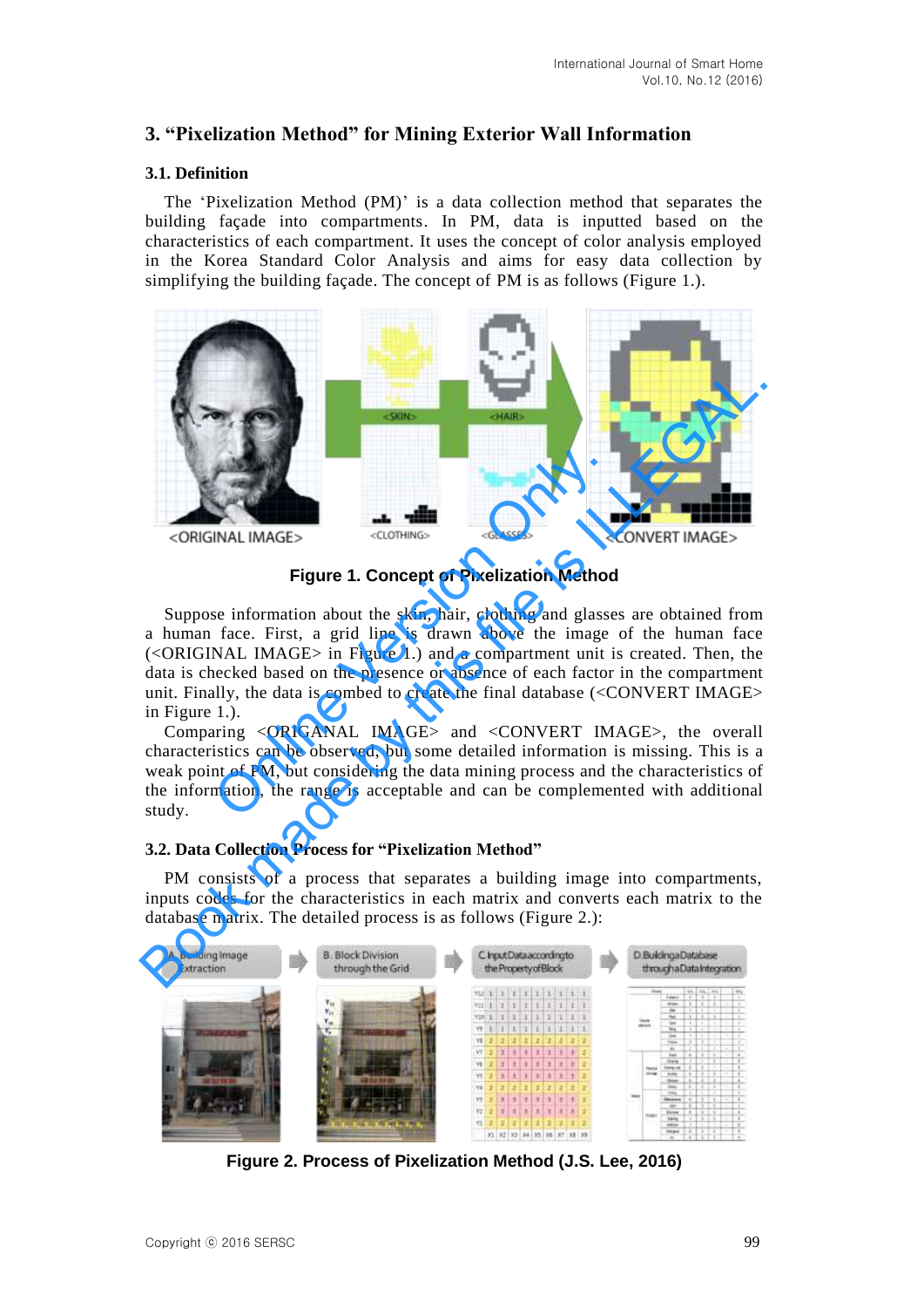#### (1) Building Image Extraction

To divide a building façade into compartments, the image of the building façade must be collected first. The actual appearance is required, so pictures should be obtained from the front of the building. To minimize the distortion according to the viewpoint, the façade is fit within one frame in the image. Therefore, there is a limit on target building size, but this limit can be complemented through additional study (Figure 3.). Figure 2A. shows an example of image data. The compartments are separated and data collection based on the compartments is performed in the next step.



**Figure 3. Building Image Extraction** 

## (2) Block Division through the Grid

The image obtained in the first step is divided into compartments. The compartment size is  $1\times1(m)$  and the number of compartments (H $\times$ W) varies depending on the height (H) and width (W) of the building. In consideration of possible distortion due to the linear perspective, this study uses the 'vanishing point' in Photoshop@ to draw the interval lines. Based on the grid, codes are assigned to each unit (Figure 4.). Figure 2. B shows an example of the grid in the image. In this case, the building was divided into 108 compartments (H: 12, W: 9). Figure 3. Building Image Extraction<br>
k Division through the Grid<br>
e obtained in the first step is divided into compartments. The and the number of compartments (H×W) varies depending<br>
(W) of the building. In consideration



**Figure 4. Block Division of Image through the Block** 

## (3) Input Data according to the Block Property

Data is inputted based on the characteristics of the compartments in the image. Prior to input, entry factors should be set in advance according to the factors to be analyzed or collected. Each factor should be capable of being visually separated into façade elements or defects (Table 2). Each factor has a H x W matrix, and codes are inputted in the presence or absence of factors (Figure 5.). In Figure 5. B, X2Y2 to X8Y3 and X2Y5 to X8Y7 are windows, so code 3 is inputted for windows and code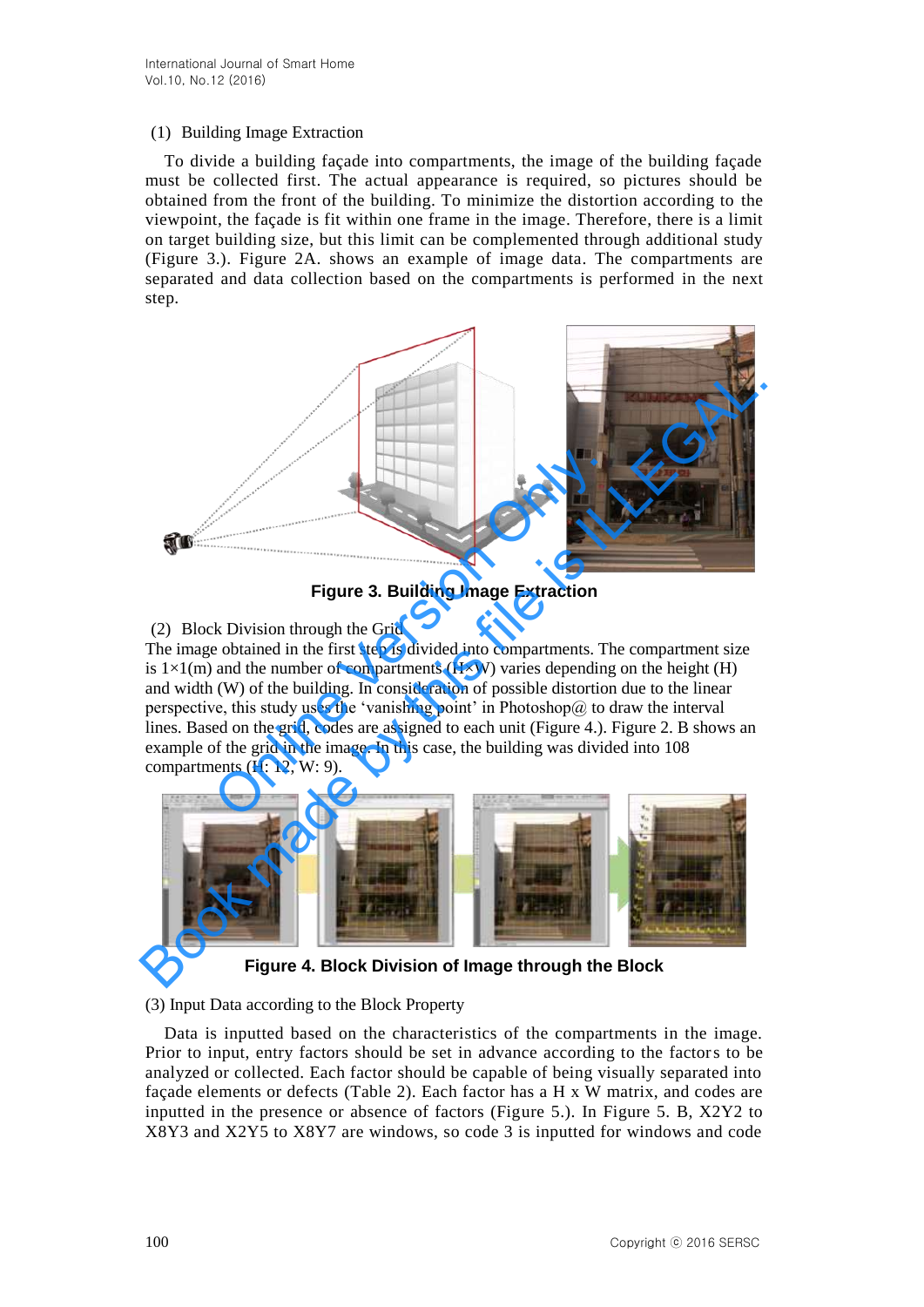2 is used for an adjacent area (Figure 2. C). Codes for other factors are inputted similarly

| Division | <b>Sub Division</b>                                 | Code                     |  |
|----------|-----------------------------------------------------|--------------------------|--|
| Facade   | X, Y, Entrance, Window, Stair, Peak, Dent, Tilting, | Absence: 1, Adjacent:    |  |
| Elements | Open, Fixture, Etc.                                 | 2, Presence: 3           |  |
| Defect   | Crack, Chipping, Missing part, Scaling, Abrasion,   | Matrix (area and amount) |  |
| Factors  | Glossy, Soiling, Efflorescence, Joint, Chemical,    |                          |  |
|          | Staining, Moisture, Biological, etc.                |                          |  |

**Table 2. Block Input Division Example** 



**Figure 5. Input Data According to the Block Property** 

(4) Building a Database through Data Integration

The matrix is formed by a number of factors (n), and the data for each matrix is converted into one matrix. In other words, n matrixes  $(H \times W)$  are converted into one matrix ( $k \times n$ ,  $k=H\times W$ ). The final matrix is used for the database of the building façade elements or defects (Figure 6.). Figure 2. D shows the results of converting 9 façade elements and 14 defects into one matrix. So, a total of 23 matrixes was converted into 1 matrix. Controlled Controlled Controlled Controlled Controlled Controlled Controlled Controlled Controlled Controlled Controlled Controlled Controlled Controlled Controlled Controlled Controlled Controlled Controlled Controlled Co



**Figure 6. Building a Database through Data Integration** 

## **3.2. Props and Cons of "Pixelization Method"**

PM is made for "defect prevention through efficient design", abbreviated as "DPTED" in this study, and thus involves easy data collection. A database is created by inputting data for the characteristics of compartments in the building façade based on Excel@. Therefore, it has the advantage of reflecting the characteristics of the building as well as easy data entry. This is clearly reflected in the defect analysis mentioned earlier.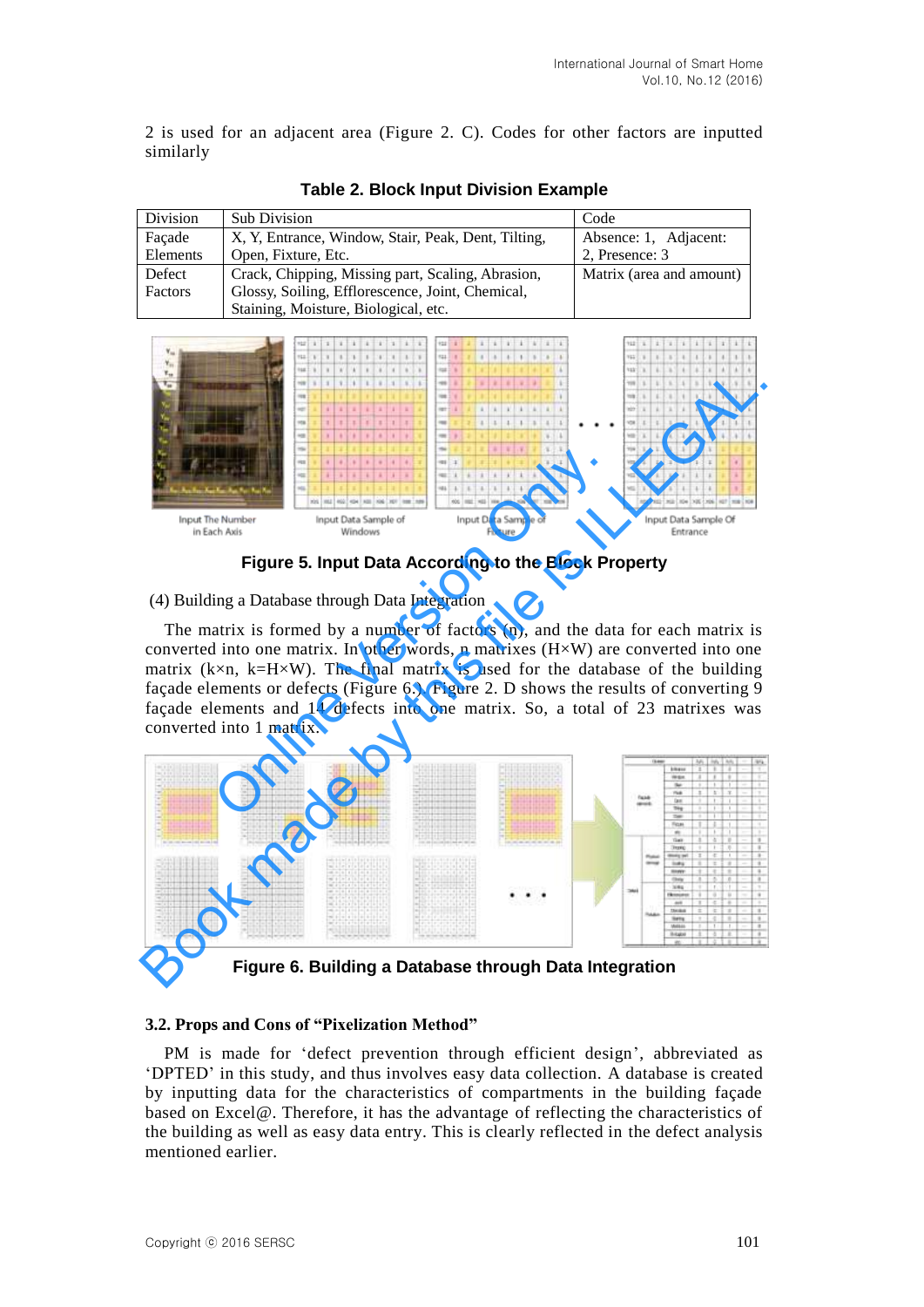However, there are some limitations. First, data input is manual and can take a lot of time despite the low difficulty level. Also, in the event of unusual or oversized shapes, it is difficult to apply the method because of limitations in image acquisition. However, PM is still in the early stages of development and is continuously being improved. Subsequent research will complement and increase the practicality of PM.

## **4. Utilization of "Pixelization Method"**

This study proposes two applications based on the data obtained from PM. First, PM can be utilized to analyze the relationship between a façade and defects. Therefore, it can be employed to build a foundation for reviewing risks in the design phase and correlating façade elements with defects. Second, the method can be adopted for predicting the potential value deterioration by employing case-based reasoning in accordance with defect cases in an existing building. Thus, the application of the study is as follows.

#### **4.1. Relation Analysis of Façade Elements and Defects**

Relation analysis of façade elements and defects examines the correlation between façade elements by extracting properties from a section where defects occurred. An example can be an analysis of the characteristics of defects generated in regard to the horizontal and vertical position of the structure (Figure 7.). As shown in Figure 7., <Chipping> occurred in the lower levels of the building, while <Soiling> and <Joint> occurred in the upper part of the building and <Rust> occurred on the side at a high frequency. It is assumed that the defects occurred according to the possibility of physical contact, contact with rainwater and the position of attachment. The mathematics of Façade Elements and Defects<br>on analysis of façade elements and defects examination and set of the characteristics of the characteristics of the characteristics of the characteristics of the characteristi adopted for predicting the potential value deterioration by employing case-based<br>reasoning in accordance with defect cases in an existing building. Thus, the<br>application of the study is as follows.<br>A.I. Relation analysis o



**Figure 7. Distribution of Defect Occurrence in Facade**

Aside from that, the relationship can be analyzed with various methods such as correlation and regression analysis. On the basis of these analyses, a standard for priority control or precautions can be suggested.

## **4.2. Predicting the Degree of Defects based on Case-based Reasoning**

Anticipation of the degree of defects in a building requires estimation by integration after deducting the degree of defects in similar cases based on building properties, distribution of defects according to building elevation and geographical conditions or use. The degree of defects in an existing building is determined by combining each factor that influences defects in buildings based on information extracted by PM. Afterward, the case is sorted using high rating similarity through case-based reasoning, and the degree of defects is predicted by aggregating the values from high rated cases. The process is shown in Figure 8. Kim (2016)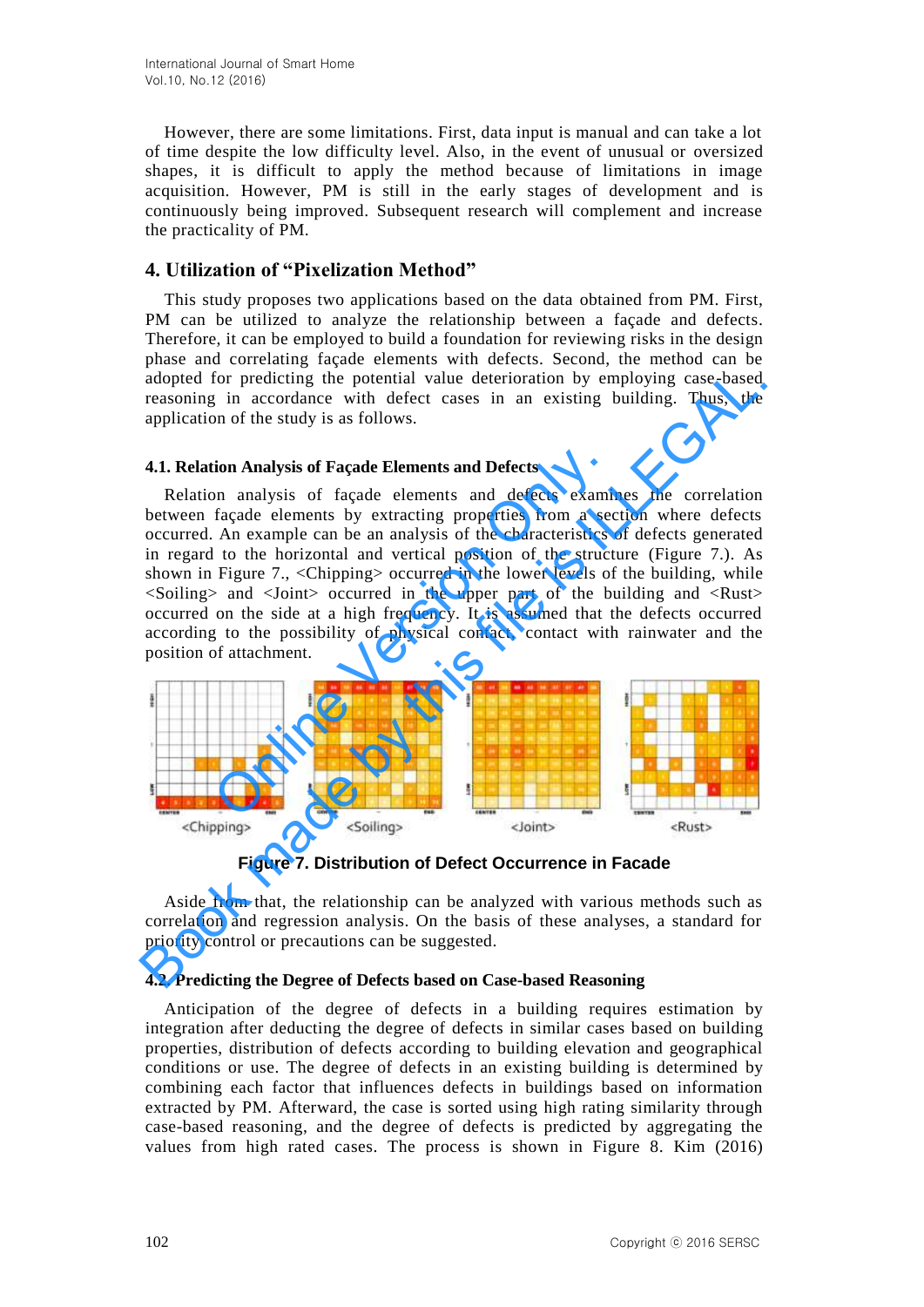suggested an exterior wall selection method by deriving a coefficient for the degradation of material performance over time and analyzing the material values, taking into consideration the degradation.



#### **Figure 8. Prediction Process for the Degree of Defect through Case-based Reasoning**

Based on this process, a foundation can be formed to choose a response strategy such as modification of finishing materials, arrangement of elevation components and proceeding with prior knowledge and acceptance of the degree of defects that will occur in the building.

#### **4.3. Summary**

Data obtained from PM is meant to quantify information about defects and façade elements. After a review of practical utilization, the possibilities for utilization such as relationship analysis between defects and façade elements as well as predictions about the amount of defects were confirmed.

Compared to previous studies, the pace of data processing has increased, and the necessity of collecting various types of data is magnified due to advanced analysis techniques. From reviewing PM in this study, we concluded that it can be approached and utilized in various ways.

#### **5. Conclusions**

This study introduces the "Pixelization Method" (PM) for creating a database to prevent common defects that occur on building facades. PM is an efficient method for collecting data by inputting simplified codes based on the characteristics of elevation and the defects in existing buildings. PM can be used as the foundation for generating predictions of related elevation components and defects as well as defect occurrence regarding the properties of buildings.

The purpose of this study is to create a base for defect prevention on exterior walls. The study applied the concept of crime prevention through environmental design (CPTED). CPTED proposes a design guideline for crime prevention that involves analyzing data on crime in specific areas regarding its urban design. Defects would conceivably be prevented through practical methods determined from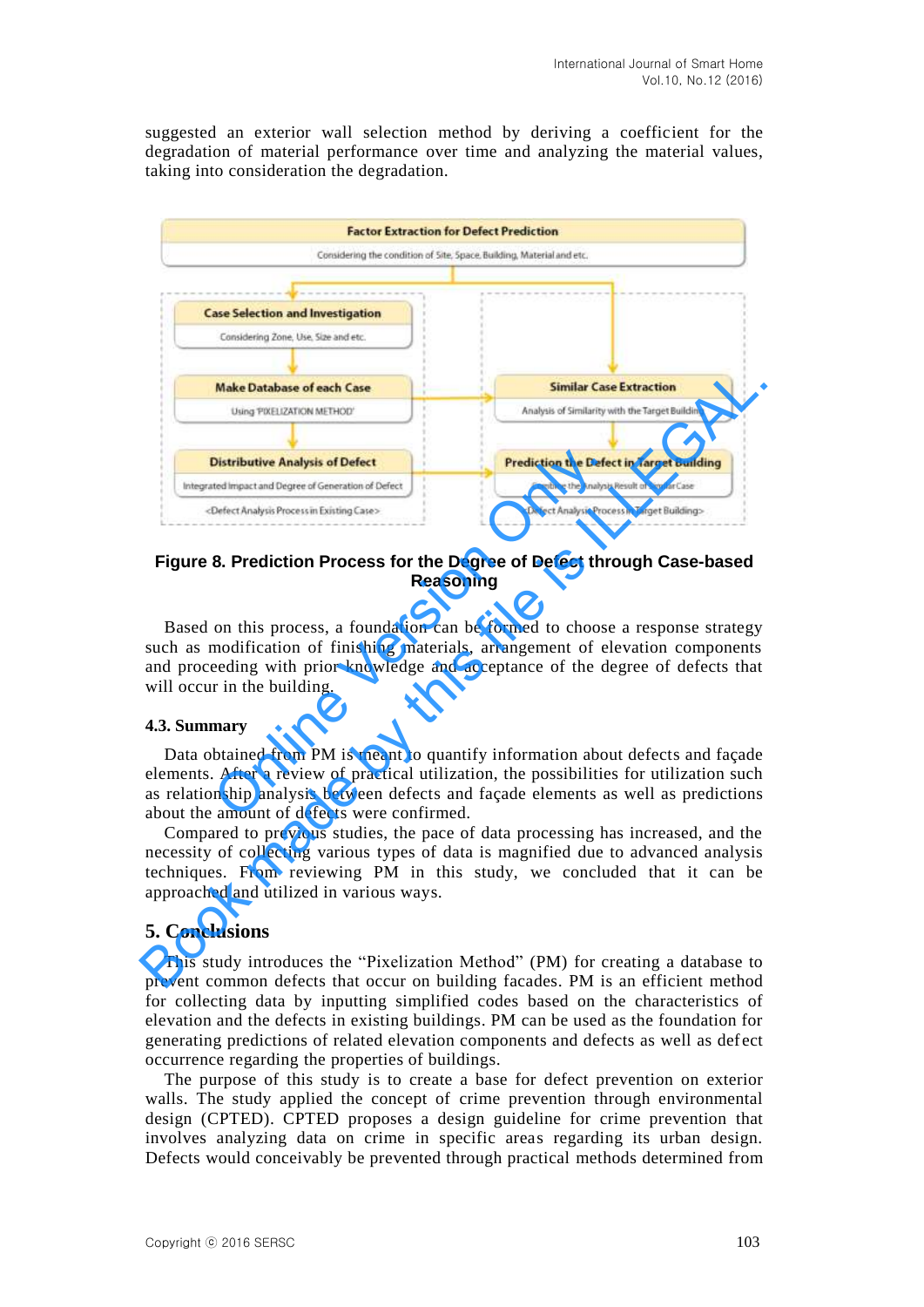the collected data by adapting the concept of defects found in building facades. Defects are a risk, not a crisis. They can be predicted and prevented. A large amount of information on defects is needed for this purpose, and this study is expected to provide a foundation that paves the way for collecting the necessary information to prevent defects in building façades.

#### **Acknowledgement**

This research was supported by the Basic Science Research Program through the National Research Foundation of Korea (NRF) funded by the Ministry of Science, ICT and future Planning (No. 2015R1A2A2A01006826).

## **References**

- [1] A. Silva, J. de Brito, P.L. Gaspar, "Service life prediction model applied to natural stone wall claddings (directly adhered to the substrate)", Construction and Building Materials, 25, 9, **(2011)**, 3674-3684
- [2] B. Lourenco Paulo, Luso Edurada, G. Almeida Manuela, "Defects and moisture problems in buildings from historical city centres: a case study in Portugal", Building and Environment, 41, 2, **(2005)**, 223-234
- [3] C. M. Grossi, P. Brimblecombe, Rosa M. Esbert, Francisco J. Alonso, "Color changes in architectural limestones from pollution and cleaning", Color research and application, 21, 4, **(2005)**, 320-331
- [4] C. M. Grossi, P. Brimblecombe, "Aesthetic thresholds and blackening of stone building", Science of the Total, 349, **(2005)**, 175-189
- [5] D. Y. Kim, "Proposing a façade design process of CABS using genetic algorithm", MS thesis, Sungkyunkwan University, Seoul, **(2013)**
- [6] I. H. Kim, "Construction Management and Strategy for Decision Making", Seoul : Kimundang Press **(2008)**
- [7] J. S. Lee, Y. D. Jeon, K. C. Chang, W. R. Kim, "The "Pixelization Method" for data Mining of "Defect Prevention through Exterior Wall Design"", Advanced Science and Technology Letters, **(2016)**, 124, 53- 59 Grossi, P. Brimblecombe, Rosa M. Esbert, Francisco J. Alonso, "Colomos from pollution and eleaning", Color research and application, 21, 4, Grossi, P. Brimblecombe, "Aesthetic thresholds and blackening of stone Grossi, P.
- [8] KSCA(Korea Standard Color Analysis), **(2014)**, http://www.kats.go.kr
- [9] K. W. Kwon, I. C. Song, "Study for cause of building stone contamination and elemental analysis of contaminant compound", Journal of Architectural Institute of Korea, 11, 7, **(1995)**, 245-252
- [10] L. Holloway, "Materials Selection for Optimal Environmental impact in Mechanical Design", Material & Design, 19, 4, **(1998)**, 133-143
- [11] N. Neto, J. de Brito, "Validation of and inspection and diagnosis system for anomalies in natural stone cladding", Construction and Building, **(2012)**, 30, 224-236
- [12] R. L. Hébert, L. Beouch, O. Fichet, J. Prichystal, "Cracks and strains on façade-cladding made of carbonate rock thin panels", Structural Survey, 30, 2, **(2012)**, 130-144
- [13] R. Barletta, "An introduction to case-based reasoning", AI EXPERT, 6, 8, **(1991)**, 42-49
- [14] S. I. Hong, C. T. Hyun, S. B. An, S. M. Jee, M. J. Son, "Selection of Primary Management Objects for Defect Prevention of Apartment Finishing Works", Journal of the Architectural Institute of Korea, 27, 7, **(2011)**, 185-194 [1] A. Silva, J. de Brito, P.L. Gaspar, "Service life prediction model applied to natural sione wall chaddings<br>
(directly adhected to be substrate), Construction and Building Materials, 25.9, (2011). 5674-5684<br>
For this f
- [15] T. Atsushi, H. Mark, W. Stefan, "A multidisciplinary approach to sustainable building material selection: A case study in a Finnish context", Building and Environment, 82, **(2014)**, 526-535
- [16] U. S. Sim, "Case Study for Building Contamination and Prevention", Seoul : Spacetime Press **(2001)**
- [17] W. R. Kim, "Value Analysis Model for Exterior Wall Finishing Materials considering Deterioration, Ph.D. Dissertation, Dongguk Univ. Seoul, **(2016)**
- [18] Y. S. Seo, S. M. Kang, "A Study on the Characteristics and Trend of the External Finishing Material in Modern Low-rise Commercial Buildings", Journal of Korean Housing Association, 11, 3, **(2013)**, 171- 183

## **Authors**



**Jaeseob Lee**, he is a Professor, Building Construction & Law, Division of Architectural Engineering, Dongguk University, 30, Pildong-ro 1-gil, Jung-gu, Seoul, Rep. of Korea. js1998@dongguk.edu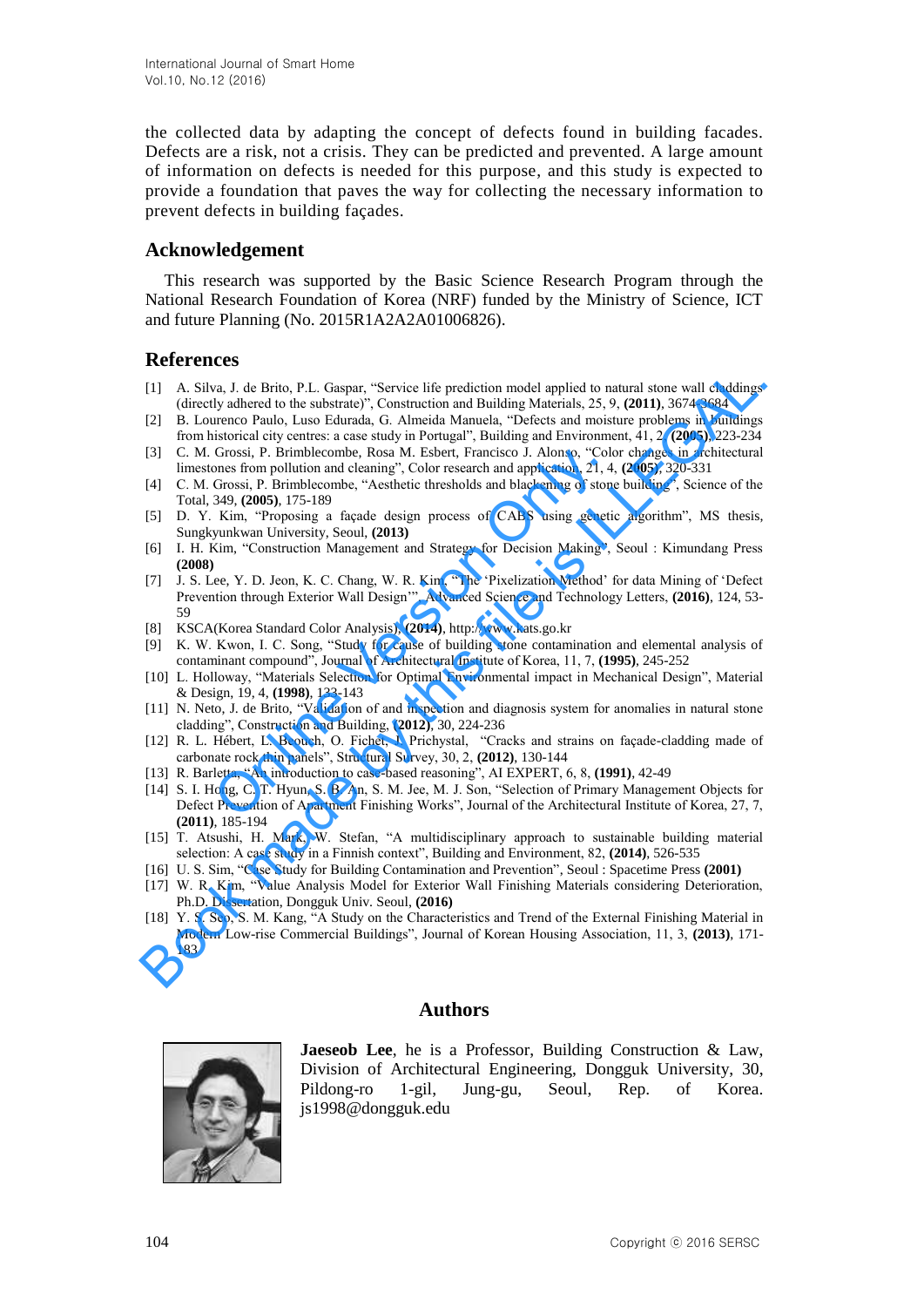

**Yongdeok Jeon**, he is doing Doctorate Program in division of Architectural Engineering(Construction and Construction Management), Dongguk University, 30, Pildong-ro 1-gil, Jung-gu, Seoul, Rep. of Korea. claimjeon@naver.com



**Kichang Jeong**, he is a Standing Executive Director of Construction Cost Management Research Institute, 508, Baekjegobun-ro, Songpa-gu, Seoul, Rep. of Korea. therza@hanmail.net



Yeonwoo Shin, she is an undergraduate student in division of Architectural Engineering, Dongguk University, 30, Pildong-ro 1 gil, Jung-gu, Seoul, Rep. of Korea. yeonwoo124@hotmail.com



**Wooram Kim**, he is a Research Professor, Construction & Material, Division of Architectural Engineering, Dongguk University, 30, Pildong-ro 1-gil, Jung-gu, Seoul, Rep. of Korea. seraphs4u@naver.com Yeonwoo Shin, she is an undergraduate st<br>Architectural Engineering, Dongguk Universi<br>gil, Jung-gu, Seoul, Rep. of Korea. yeonwool?<br>Wooram Kim, he is a Research Profess<br>Material, Division of Architectural Eng<br>University, 30 Wentwoo Shin, she is an undergraduate student in division of<br>Architectural Engineering, Dongguk University, 30, Pildong-ro 1-<br>gil, Jung-gu, Scoul, Rep. of Korea, yeonwood 24@hotmail.com<br>Wooram Kim, he is a Research Profess